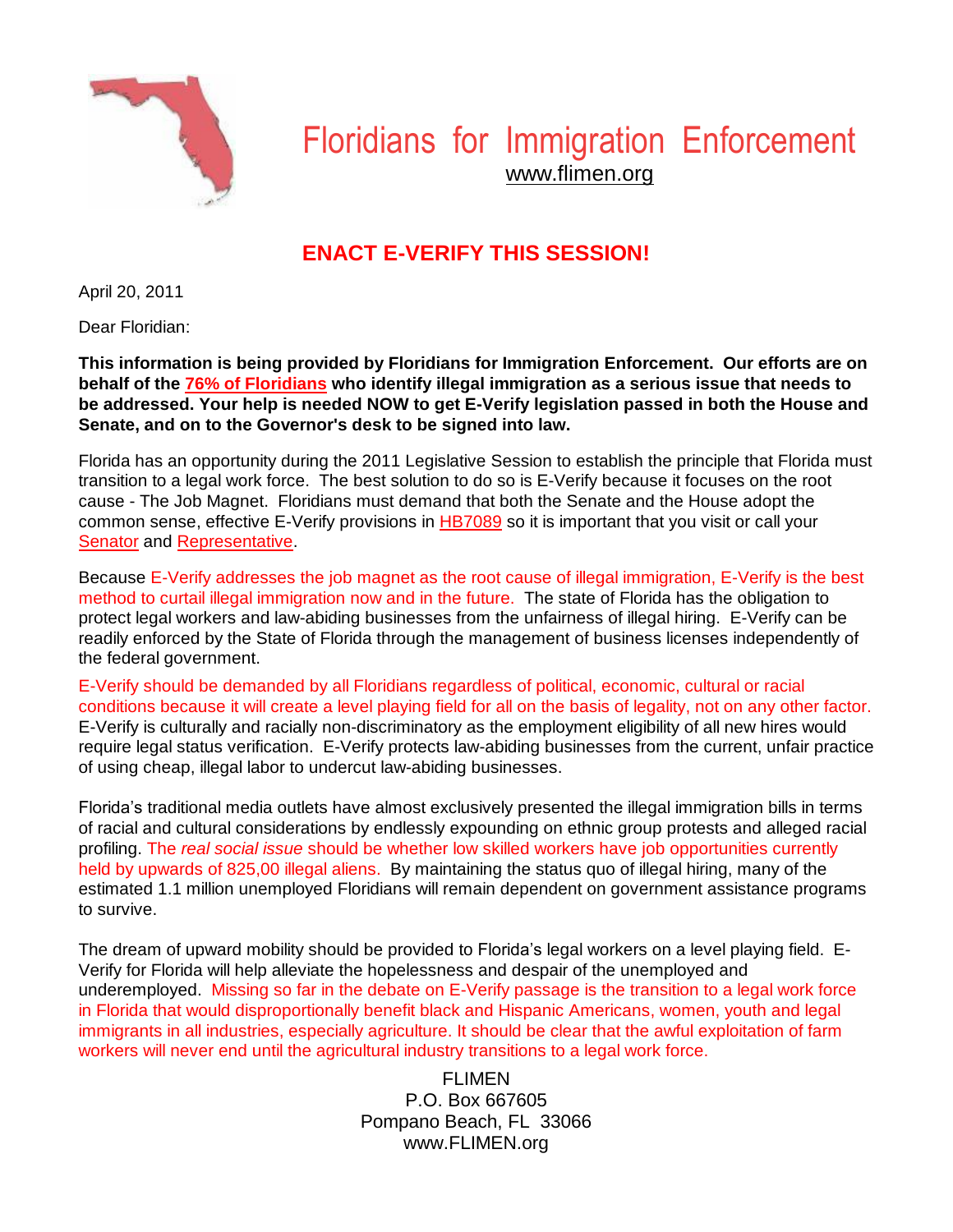The Florida Legislature has the responsibility to protect law-abiding businesses and legal workers, not to protect illegal alien workers. Over the past three years the Florida Legislature has blocked 26 immigration bills. Florida's State Senators and Representatives are overdue in taking seriously their responsibility to protect legal workers and law-abiding businesses from the unlawful practice of hiring illegal alien workers.

Representatives should support the E-Verify language of HB 7089. In the Senate, [SB2040](http://www.flsenate.gov/Session/Bill/2011/2040http:/www.flsenate.gov/Session/Bill/2011/2040) fails to protect legal workers and legal businesses from illegal hiring. Senators should support the E-Verify language of HB 7089. Economic interests that profit from illegal hiring are aggressively seeking exemptions. It is imperative that all industries use the same verification procedure in E-Verify. Industry exemptions must be rebuffed.

E-Verify is about protecting the jobs of legal workers, so there are really only two sides to this issue. Elected officials support the hiring of illegal aliens or the hiring of fellow citizens. Many Floridians and their families are hurting. They have lost their jobs, they have lost their health insurance, and they have lost their homes. At the end of the day, if elected officials are unwilling to protect our jobs, then maybe it's time that those elected officials lost their jobs.

Jack Oliver, FLIMEN Legislative Director

#### **E-Verify Summary:**

1. E-Verify is a highly successful federal program where employers are required to confirm the legal status of new hires.

2. E-Verify effectively addresses the main enabler of illegal immigration -- The Job Magnet.

3. E-Verify has been successfully utilized in about 15 states, many municipalities and more than 238,000 employers who voluntarily enrolled.

4. E-Verify is highly accurate at 98.3%.

5. E-Verify is totally non-discriminatory as all new hires are verified.

6. E-Verify applies the pro-enforcement principal of 'Attrition by Enforcement' which means illegal aliens will self-deport when they cannot hold jobs here. It is also a deterrent to potential illegal entrants seeking jobs.

7. E-Verify covers only new hires which allows employers to phase into legality without drastic upheaval to the employer or industry.

8. E-Verify has improved significantly and will continue to be improved.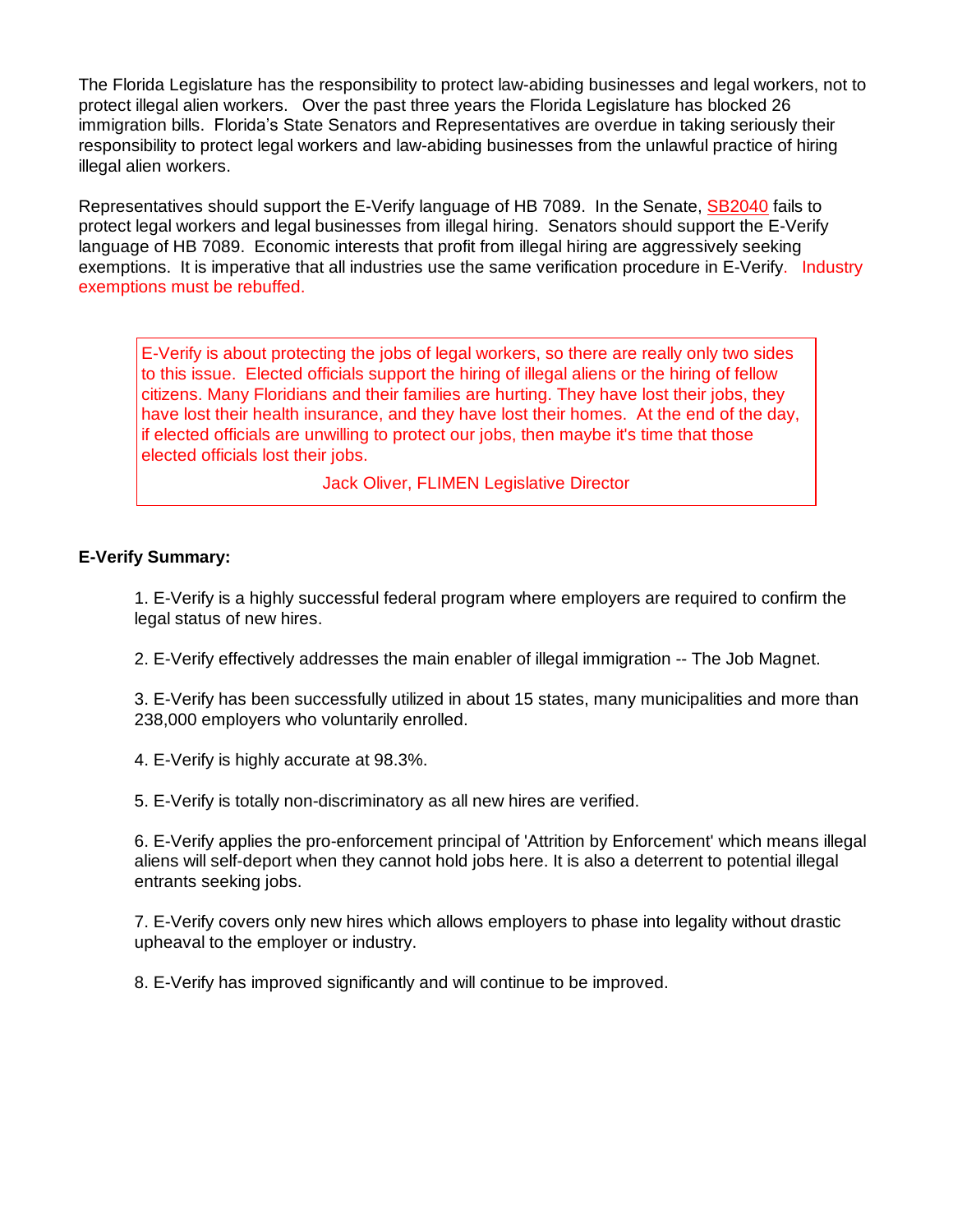#### **Opponents to mandatory E-Verify have made a number of false claims that are easily refuted:**

- Not accurate. Actually 98.3% percent of employees are automatically confirmed as authorized to work. For additional information see *"Statistics (USCIS)"* at [http://www.flimen.org/EnactE-](http://www.flimen.org/EnactE-Verify.pdf)[Verify.pdf.](http://www.flimen.org/EnactE-Verify.pdf)
- Massive New Burden on Employers. Remember that all employers are already required by  $\bullet$ federal law to complete the I-9 process. E-Verify is but an incremental enhancement that uses electronic technology rather than an antiquated paper process so there is no additional burden.
- Difficult to use. Actually E-Verify has the highest customer satisfaction rating of any Federal program (82%), customer support approval of 89%. Can you name one federal or state program that matches these high standards? For additional information see *"E-Verify Gets High Marks from Employers in Customer Satisfaction Survey (USCIS)"* at [http://www.flimen.org/EnactE-](http://www.flimen.org/EnactE-Verify.pdf)[Verify.pdf.](http://www.flimen.org/EnactE-Verify.pdf)
- Fundamentally flawed. This allegation relates to the major problem of Document Security that  $\bullet$ has existed for decades because our federal government has allowed counterfeit documents to proliferate unabated. While FLIMEN and others acknowledge the possibility that E-Verify can be circumvented by fraudulent documents, the fraudulent document problem plagues many other areas in our nation including financial fraud. Of course those who would profit by the status quo insist that the answer is to scrap E-Verify. But consider this:
	- An immediate solution improvement, now in operation, is the USCIS Photo Matching capability that goes a long way to address the issue of counterfeit documents. This feature is now in place and further improvements are planned . For addition information see *"E-Verify Photo Matching (USCIS)"* at [http://www.flimen.org/EnactE-Verify.pdf.](http://www.flimen.org/EnactE-Verify.pdf)
	- o The ultimate solution is to address document insecurity via aggressive enforcement at the federal and state level. FLIMEN has requested Florida Attorney General Bondi to aggressively and visibly enforce [F.S.](http://www.myfloridahouse.gov/filestores/web/statutes/fs07/ch0322/Section_0322.212.HTMhttp:/www.myfloridahouse.gov/filestores/web/statutes/fs07/ch0817/Section_0817.568.HTM) [817.568](http://www.myfloridahouse.gov/filestores/web/statutes/fs07/ch0322/Section_0322.212.HTMhttp:/www.myfloridahouse.gov/filestores/web/statutes/fs07/ch0817/Section_0817.568.HTM) and F.S. [322.212](http://www.myfloridahouse.gov/filestores/web/statutes/fs07/ch0322/Section_0322.212.HTMhttp:/www.myfloridahouse.gov/filestores/web/statutes/fs07/ch0817/Section_0817.568.HTM) but she has not responded. Georgia's recent tough immigration bill included antidocument fraud enforcement but Florida has not addressed this major issue.
	- o Business interests that profit from illegal alien workers claim a 54% inaccuracy rate. The 54% figure is an estimate from a 2008 sample and the estimate could be less now because of the many improvements within E-Verify, namely Photo Matching which is now a functional feature. When the percent of unauthorized workers who are incorrectly authorized due to document fraud is applied to the entire set of queries, the figure is 3.3% per USCIS data. For additional information see:

**[http://www.numbersusa.com/content/learn/enforcement/workplace-verification/e-verify-setting-record](http://www.numbersusa.com/content/learn/enforcement/workplace-verification/e-verify-setting-record-straight.html)[straight.html](http://www.numbersusa.com/content/learn/enforcement/workplace-verification/e-verify-setting-record-straight.html)**

**<http://usgovinfo.about.com/od/immigrationnaturalizatio/a/Accuracy-Of-Federal-E-Verify-Program.htm>**

Agriculture Will Collapse. Agricultural interests have for many decades exploited farm workers and it is time for that exploitation to end. Farm workers have been exploited in many ways including wage theft, intolerably overcrowded housing, and unsafe working conditions such as unsafe pesticide application. All the while the social costs are passed on to taxpayers at state and local levels.

If they are required to operate legally, agricultural interests can be profitable as demonstrated by J & J Producers. See *"Business keeps sprouting for Loxahatchee grower"* at [http://www.flimen.org/EnactE-Verify.pdf.](http://www.flimen.org/EnactE-Verify.pdf)

If exploited agricultural workers received a fair wage, the increased cost to the American family would be a mere \$9 a year. This is because wages account for a very small portion of retail prices. See *"The Wages of Agricultural Worker)"* at [http://www.flimen.org/EnactE-Verify.pdf.](http://www.flimen.org/EnactE-Verify.pdf)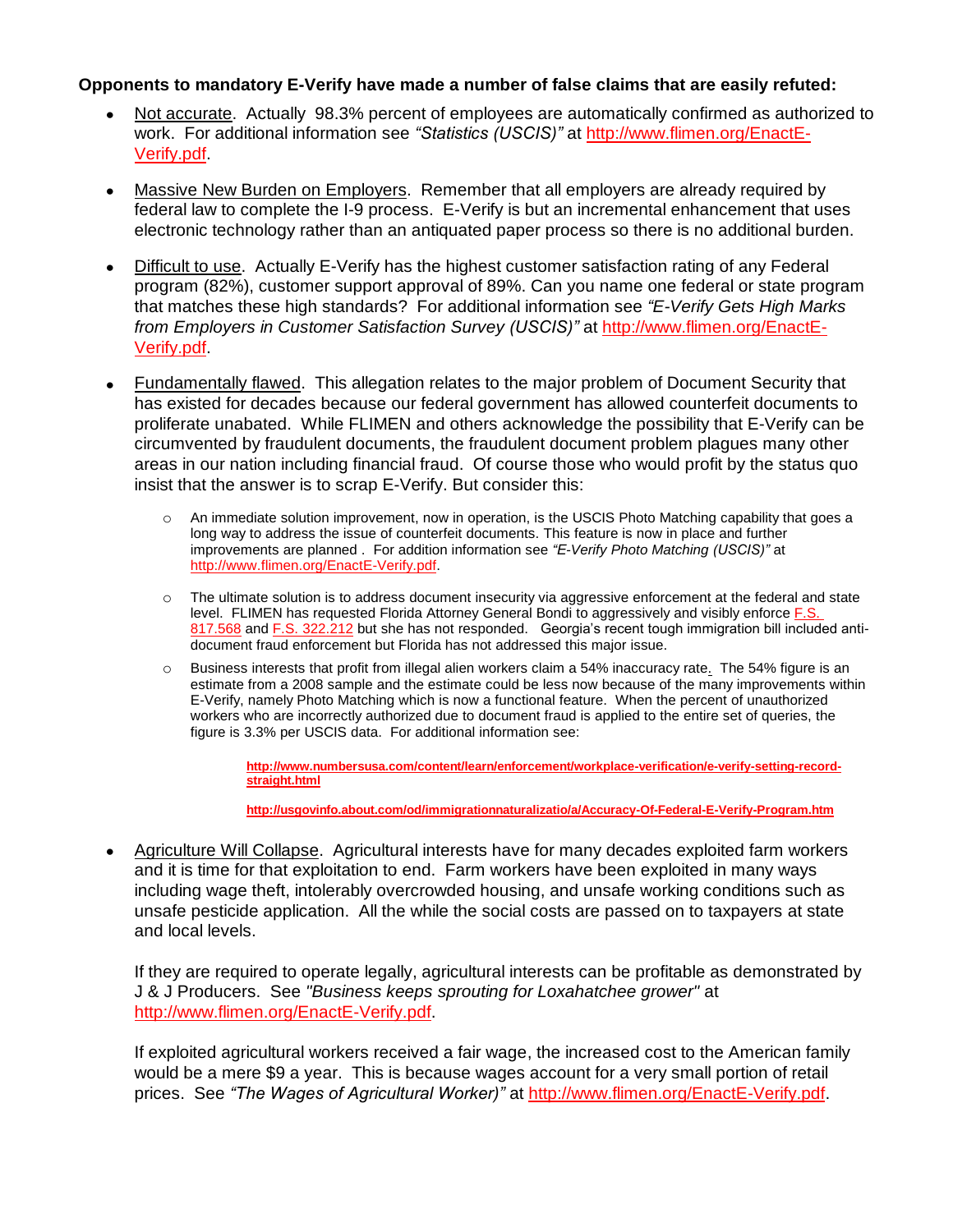Also, see the enlightening *Illegal Immigration and Agribusiness* at

[http://www.fairus.org/site/DocServer/agribusiness\\_rev.pdf?docID=5541](http://www.fairus.org/site/DocServer/agribusiness_rev.pdf?docID=5541)

No program is perfect, but E-Verify is the best possible long-term solution for Florida and it far outweighs the unacceptable status quo of the huge negative impacts of illegal hiring.

With the recent enactment of a tough immigration law in Georgia, Florida will be overrun by illegal aliens unless E-Verify is enacted.

**This is not a complicated issue; it's about the rule of law. You decide... Is it right for Florida legislators to put the interests of illegal aliens and the employers that openly violate federal law ahead of the interests of law abiding citizens and taxpayers of Florida? If you agree, then you should visit or call your [Senator](http://www.flsenate.gov/Senators/#Senatorshttp://www.flsenate.gov/Senators/) and [Representative](http://www.myfloridahouse.gov/Sections/Representatives/representatives.aspxhttp:/www.myfloridahouse.gov/Sections/Representatives/representatives.aspx) to demand enactment of E-Verify without industry exemptions and to be effective immediately.**

> This information including the addendums referred to above is available at: <http://www.flimen.org/EnactE-Verify.pdf>

## ENACT E-VERIFYTHIS SESSION!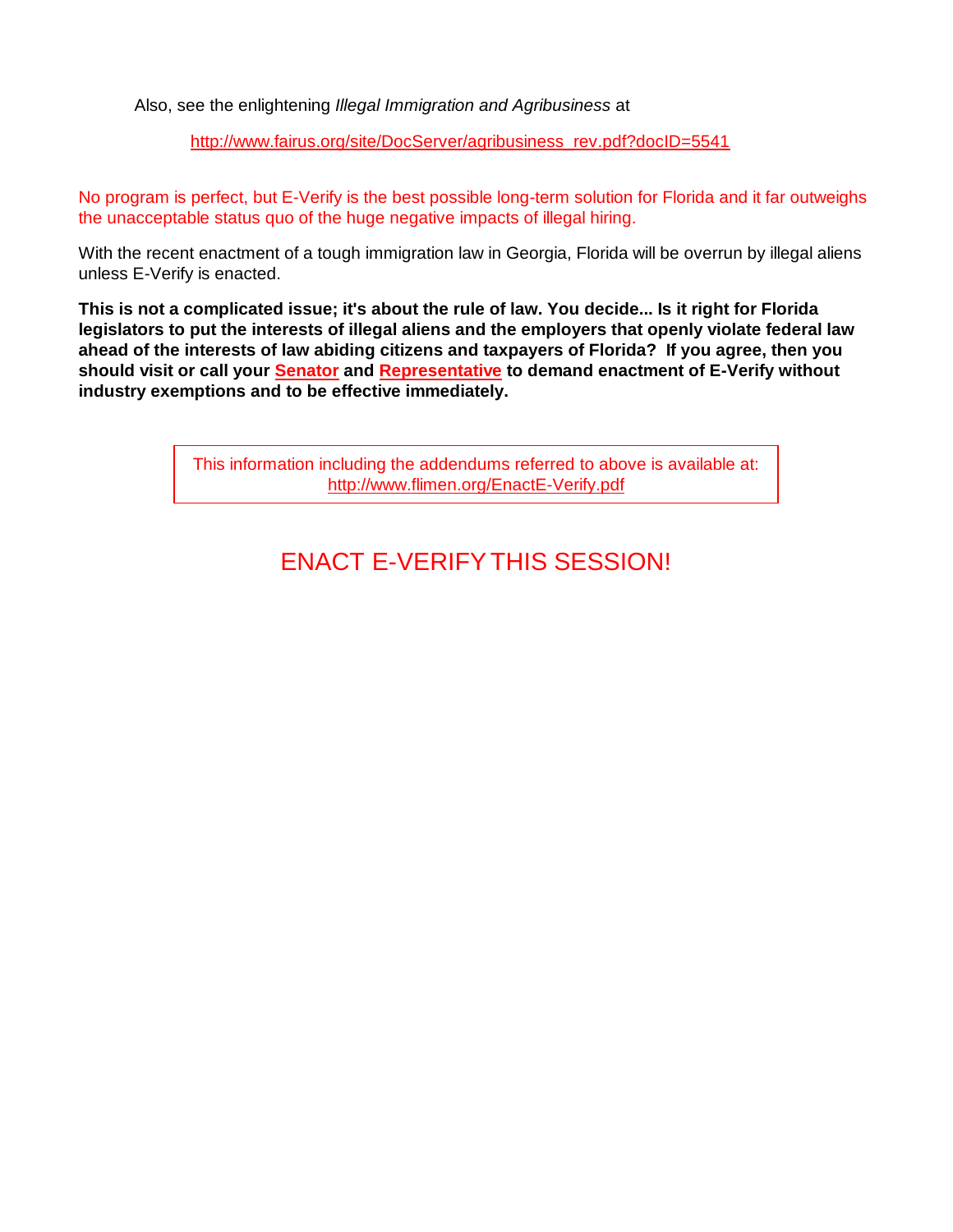## **E-Verify, it's Fast, Accurate and Free to use.**

**Statistics** 

*Mission statement by U.S. Citizenship and Immigration Services:*

*E-Verify is currently the best means available for employers to electronically verify the employment eligibility of their newly hired employees. E-Verify virtually eliminates Social Security mismatch letters, improves the accuracy of wage and tax reporting, protects jobs for authorized U.S. workers, and helps U.S. employers maintain a legal workforce.*[2](http://www.cis.org/Testimony/E-Verify-ChallengesAndOpportunities#2)



statistics are based on E-Verify cases in Fiscal Year 2010 (October 2009 through September 2010). Statistics may not appear to sum to 100 percent (or to the subtotals listed below) due to rounding.

Most employees are automatically confirmed as work authorized.

- 98.3 percent of employees are automatically confirmed as authorized to work ("work authorized") either instantly or within 24 hours, requiring no employee or employer action.
- 1.7 percent of employees receive initial system mismatches.

Of the 1.7% of employees who receive initial system mismatches:

- 0.3 percent are later confirmed as work authorized after contesting and resolving the mismatch.
- 1.43 percent are not found work authorized.

Of the 1.43% of employees not found to be work authorized:

1.3 percent of employees who receive initial mismatches do not contest the mismatch either because they do not choose to or are unaware of the opportunity to contest and as a result are not found work authorized. The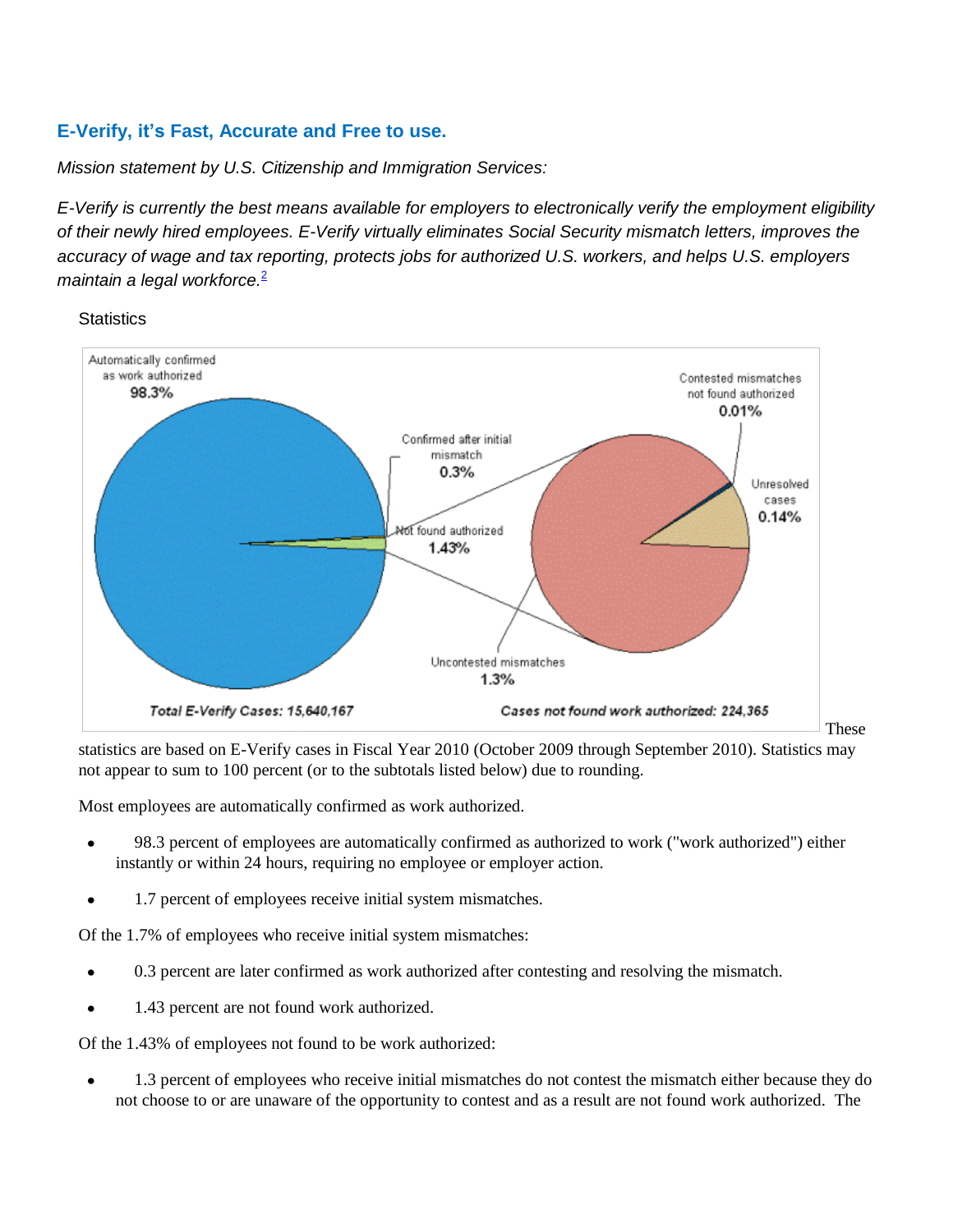E-Verify program closely monitors uncontested mismatches and actively reaches out to employers to ensure that they are aware of their responsibility to inform employees of the right to contest.

- 0.01 percent of employees who receive initial mismatches contest the mismatch and are not found work  $\bullet$ authorized.
- 0.14 percent of employees with initial mismatches are unresolved because the employer closed the cases as "self-terminated" or as requiring further action by either the employer or employee at the end of FY10.

Note: The statistics reported above differ from the 96 percent "accuracy rate" as reported by the Westat Corporation in "Findings of the E-Verify Program [Evaluation,](http://www.uscis.gov/USCIS/E-Verify/E-Verify/Final%20E-Verify%20Report%2012-16-09_2.pdf)" because Westat used E-Verify transaction data from April-June 2008 in a model to estimate accuracy rates.

E-Verify is regularly updated and enhanced to improve its accuracy and usability.

For a description of E-Verify program improvements, please see the E-Verify History and [Milestones](http://www.uscis.gov/portal/site/uscis/menuitem.eb1d4c2a3e5b9ac89243c6a7543f6d1a/?vgnextoid=75bce2e261405110VgnVCM1000004718190aRCRD&vgnextchannel=75bce2e261405110VgnVCM1000004718190aRCRD) webpage.

[http://www.uscis.gov/portal/site/uscis/menuitem.eb1d4c2a3e5b9ac89243c6a7543f6d1a/?vgnextoid=7c579589cdb7](http://www.uscis.gov/portal/site/uscis/menuitem.eb1d4c2a3e5b9ac89243c6a7543f6d1a/?vgnextoid=7c579589cdb76210VgnVCM100000b92ca60aRCRD&vgnextchannel=7c579589cdb76210VgnVCM100000b92ca60aRCRD) [6210VgnVCM100000b92ca60aRCRD&vgnextchannel=7c579589cdb76210VgnVCM100000b92ca60aRCRD](http://www.uscis.gov/portal/site/uscis/menuitem.eb1d4c2a3e5b9ac89243c6a7543f6d1a/?vgnextoid=7c579589cdb76210VgnVCM100000b92ca60aRCRD&vgnextchannel=7c579589cdb76210VgnVCM100000b92ca60aRCRD)

E-Verify Gets High Marks from Employers in Customer Satisfaction Survey

E-Verify received an exceptionally high overall customer satisfaction score – 82 out of 100 the American Customer Satisfaction Index scale – compared to the government's overall satisfaction score of 69. One of the aspects of E-Verify that respondents liked the most was its customer support, which received a score of 89 – based significantly on enhancements to the system made under the Obama administration

[http://www.uscis.gov/portal/site/uscis/menuitem.5af9bb95919f35e66f614176543f6d1a/?vgnextoid=a6adb46adba9d](http://www.uscis.gov/portal/site/uscis/menuitem.5af9bb95919f35e66f614176543f6d1a/?vgnextoid=a6adb46adba9d210VgnVCM100000082ca60aRCRD&vgnextchannel=de779589cdb76210VgnVCM100000b92ca60aRCRD) [210VgnVCM100000082ca60aRCRD&vgnextchannel=de779589cdb76210VgnVCM100000b92ca60aRCRD](http://www.uscis.gov/portal/site/uscis/menuitem.5af9bb95919f35e66f614176543f6d1a/?vgnextoid=a6adb46adba9d210VgnVCM100000082ca60aRCRD&vgnextchannel=de779589cdb76210VgnVCM100000b92ca60aRCRD)

[Improvements](http://www.uscis.gov/portal/site/uscis/menuitem.5af9bb95919f35e66f614176543f6d1a/?vgnextoid=a6adb46adba9d210VgnVCM100000082ca60aRCRD&vgnextchannel=68439c7755cb9010VgnVCM10000045f3d6a1RCRD) cited in recently released GAO Report

The Government Accountability Office (GAO) recently reviewed USCIS' progress on E-Verify and analyzed results of E-Verify queries for fiscal year 2009. GAO reports a significant reduction of mismatch rates, privacy and discrimination concerns, and the program's vulnerability to fraud. GAO also cites E-Verify's improvements in monitoring, employer compliance plus USCIS and Social Security Administration (SSA) preparedness for mandatory implementation. View these and other program highlights in [GAO's](http://www.gao.gov/new.items/d11146.pdf) report. Also vie[wUSCIS's](http://www.uscis.gov/USCIS/Resources/Reports/E-Verify/E-Verify-Response-GAO-11-146.pdf) response to the GAO report View these and other program highlights in [GAO's](http://www.gao.gov/new.items/d11146.pdf) report. [http://www.gao.gov/products/GAO-](http://www.gao.gov/products/GAO-11-330T)[11-330T](http://www.gao.gov/products/GAO-11-330T)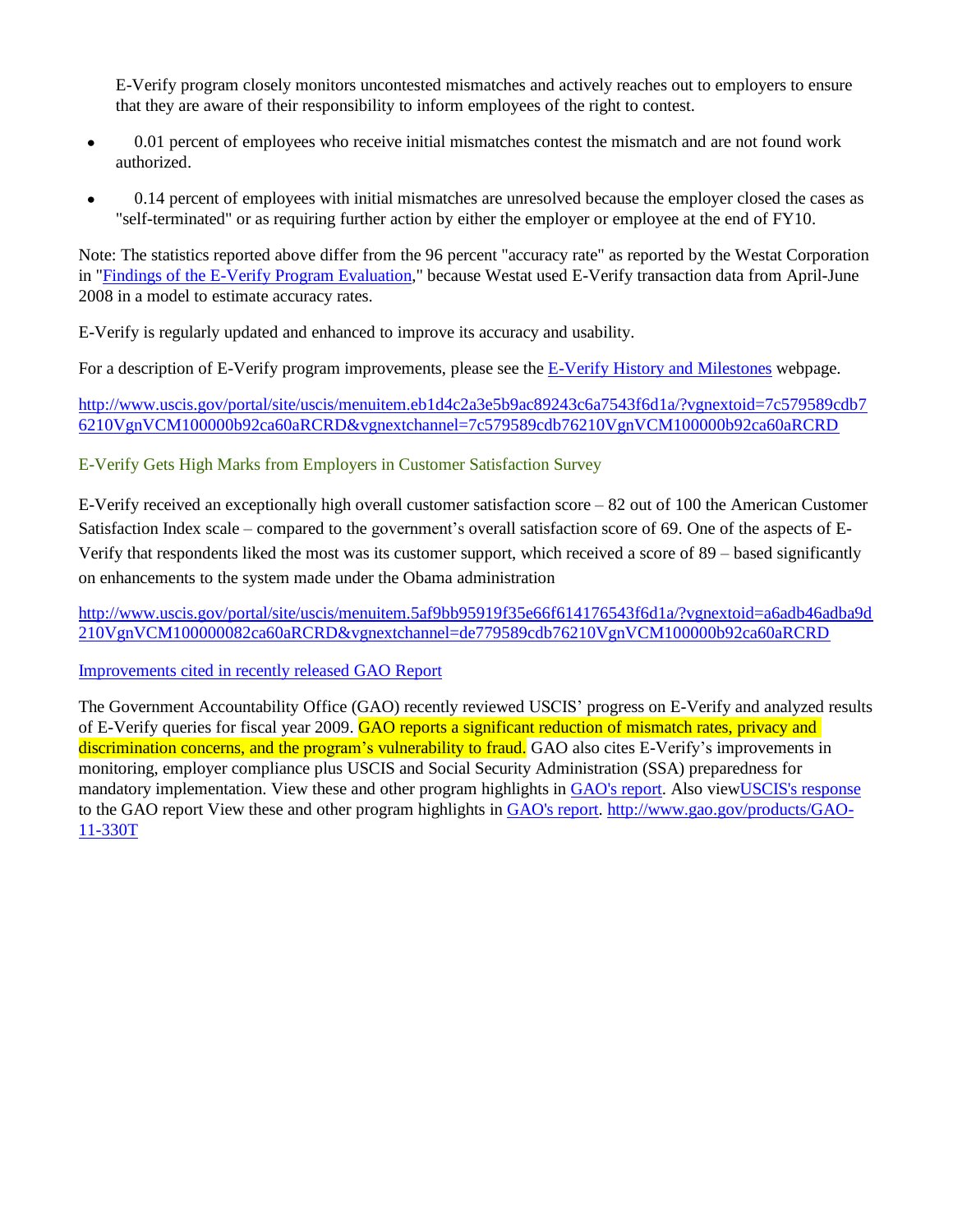### E-Verify Photo Matching (USCIS)

E-Verify's photo matching is an important part of the employment eligibility verification process. It requires the employer to verify that the photo displayed in E-Verify is identical to the photo on the document that the employee presented for section 2 of Form I-9.

Photo matching is activated automatically if an employee has presented with his or her Form I-9 a:

- I-551, (Permanent Resident Card)
- Form I-766, (Employment Authorization Document), or  $\bullet$
- U.S. passport or passport card  $\bullet$

If no photo is available, the case will either automatically skip photo matching or "No Photo on this Document" may display in place of a photo.

Other documents with photos (such as a driver's license) will not activate photo matching.

Reminder: A photo displayed in E-Verify should be compared with the photo in the document that the employee has presented and not with the face of the employee.

#### Photo Matching Requirements

If an employee presents a Permanent Resident Card, Employment Authorization Document or U.S. passport or passport card as the verification document, the employer must make a copy of that document and keep it on file with Form I-9.

If the photo displayed on the E-Verify screen does not match the photo on the employee's document, the employee will receive a "DHS Tentative Nonconfirmation" (TNC) and must be given the opportunity to correct the problem. If the employee chooses to contest the TNC, the employer must either attach and submit electronically a copy of the employee's photo document or mail a copy of the employee's document to DHS via express mail at the employer's expense.

#### Avoiding Discrimination

Employees have the right to present any acceptable documentation to complete Form I-9. Employers may not require an employee to present a specific document. Employers must accept the documents the new employee chooses to present as long as they appear to be genuine and relate to the person presenting them. Otherwise, employers may violate federal law prohibiting discrimination in the verification process.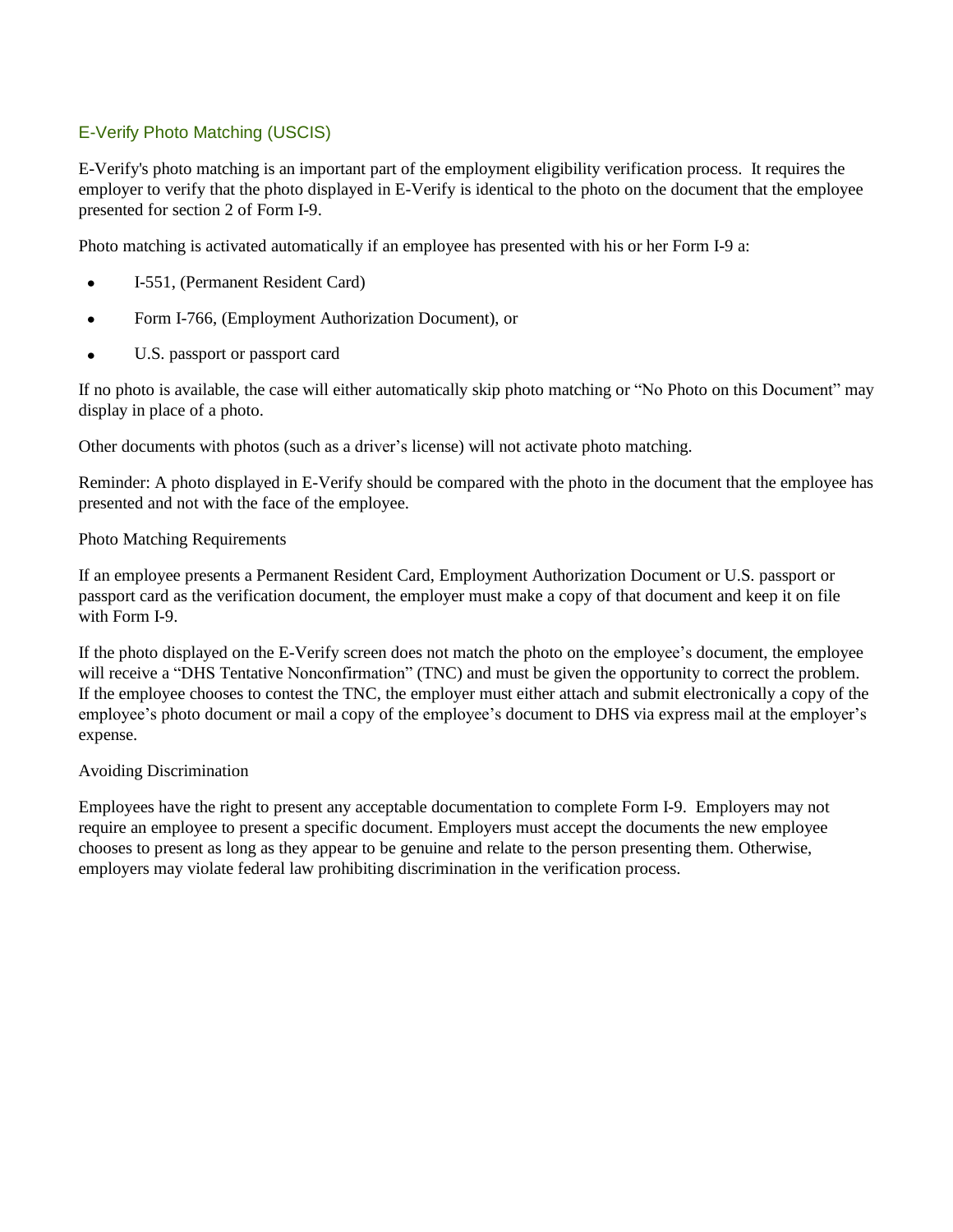[http://www.flimen.org/BusinesskeepssproutingforLoxahatcheegrower.htm:](http://www.flimen.org/BusinesskeepssproutingforLoxahatcheegrower.htm)

## *HERE IS AN ARTICLE ABOUT A PROSPEROUS LOCAL GROWER THAT IS FOLLOWING THE LAW!*

## *Business keeps sprouting for Loxahatchee grower*

#### By SUSAN [SALISBURY](mailto:susan_salisbury@pbpost.com)

Palm Beach Post Staff Writer

Thursday, November 22, 2007

LOXAHATCHEE — While Florida agriculture may be shrinking overall, that's not true for J&J Produce Inc., a Loxahatchee-based vegetable concern whose sales have tripled over the past five years.

"We're growing like crazy," said Brian Rayfield, 38, vice president of sales and marketing.

J&J is one of about 25 firms in Palm Beach County that grow, pack, ship or market vegetables from two distinct farming regions: the Everglades Agricultural Area and the coastal sandlands, such as Loxahatchee and areas west of Delray Beach and Boynton Beach.

J&J expects to ship more than 5 million 25-pound crates of fruits and vegetables this year to 48 states and some foreign markets. That's a 20 percent increase over last year, Rayfield said.

The company's Loxahatchee packinghouse, a former citrus facility off Seminole Pratt-Whitney Road it bought from Callery-Judge Grove in 2004, is undergoing an expansion - expected to be complete next month - to 125,000 square feet from 80,000 square feet.

In 2005, J&J started its own trucking company. This year it has a new joint venture with Alico Inc. (Nasdaq: ALCO, \$43.67), a La Belle-based agribusiness firm that is a major Florida landowner.

But you won't find Jim Erneston, the 63-year-old president of J&J, readily offering that information because he isn't one to brag.

Erneston wants it made perfectly clear that he credits God with the company's success. J&J's business cards feature a New Testament verse, John 14:6 ("I am the way, the truth and the life").

"I want to continue to be good stewards of what God has allowed us to have," he said. "God has allowed us to get to this point, no doubt about it."

Erneston comes from a West Palm Beach family that's been in the produce business since 1923, when his grandfather, Chris Erneston, started Erneston Produce, a wholesale produce company still in business today.

Erneston founded J&J in 1980 with his twin brother Jerry, who now operates the company's packing house in Immokalee.

The company began simply buying and selling but now has farms totaling 3,500 acres in five Florida counties including Palm Beach and Hendry - as well as in Georgia, North Carolina and Tennessee.

On a recent morning, Erneston stood outside the packinghouse beside half a dozen huge plastic bins, each holding more than 1,000 peppers, zucchini and squash, waiting their turn to be forklifted to the automated packing line.

As the produce traveled down the line Friday, workers checked each jumbo bell pepper for defects, discarding any that were not perfect. An automated stainless steel sizer sorted the peppers into one of six sizes.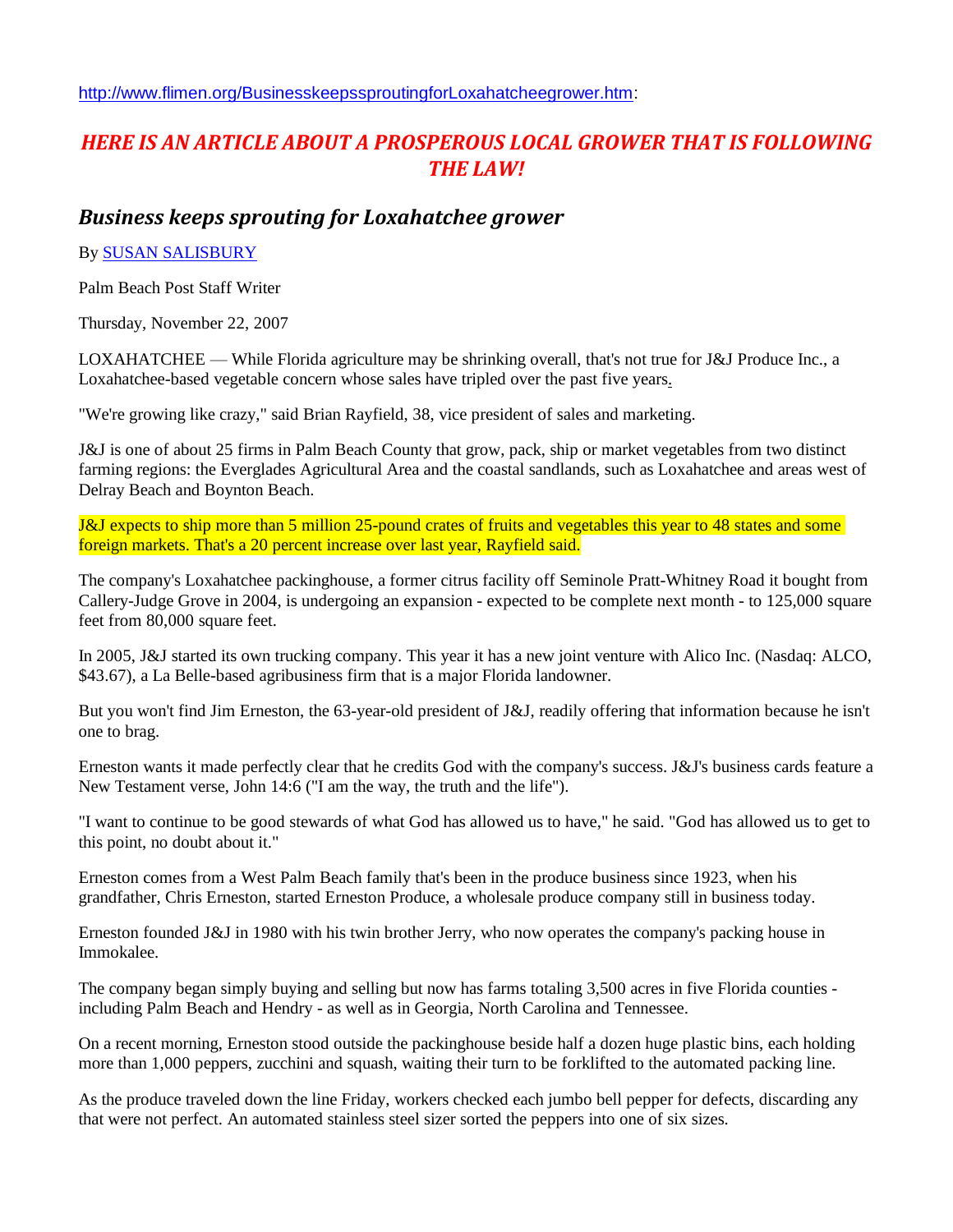"The retailers want the big ones, jumbo or extra large," Erneston said while watching a steady flow of peppers go down the line.

To make sure it hires only legal workers, J&J employs 150 people from Mexico at the packinghouse through the federal H2B program. It's expensive, with the company providing transportation, housing and other benefits that must meet government standards, Erneston said.

This season, J&J has more than tripled its Florida acreage to almost 2,000, from 500. Much of that is through a new joint venture with Alico.

"We want to be more involved in produce," said John Alexander, Alico's chief executive officer. "J&J is a premier packer, shipper and marketer of quality produce. When we team up with somebody, we want to be with the best."

Eva Webb, the Florida Farm Bureau Federation's assistant director of field services, said the vertically integrated J&J is a prime example of what it takes to succeed in agriculture today.

"They are the future of agriculture. This is what everybody is going to have to aspire to. This is the only way they will be able to stay profitable and stay competitive," Webb said.

Statement from Jack Oliver, Board Member of Floridians for Immigration Enforcement:

"J&J Produce grower's business practice of only using legal workers hired through the federal government's H2B visa program clearly demonstrates that businesses do not need to depend on illegal alien workers to prosper in the market place.\*"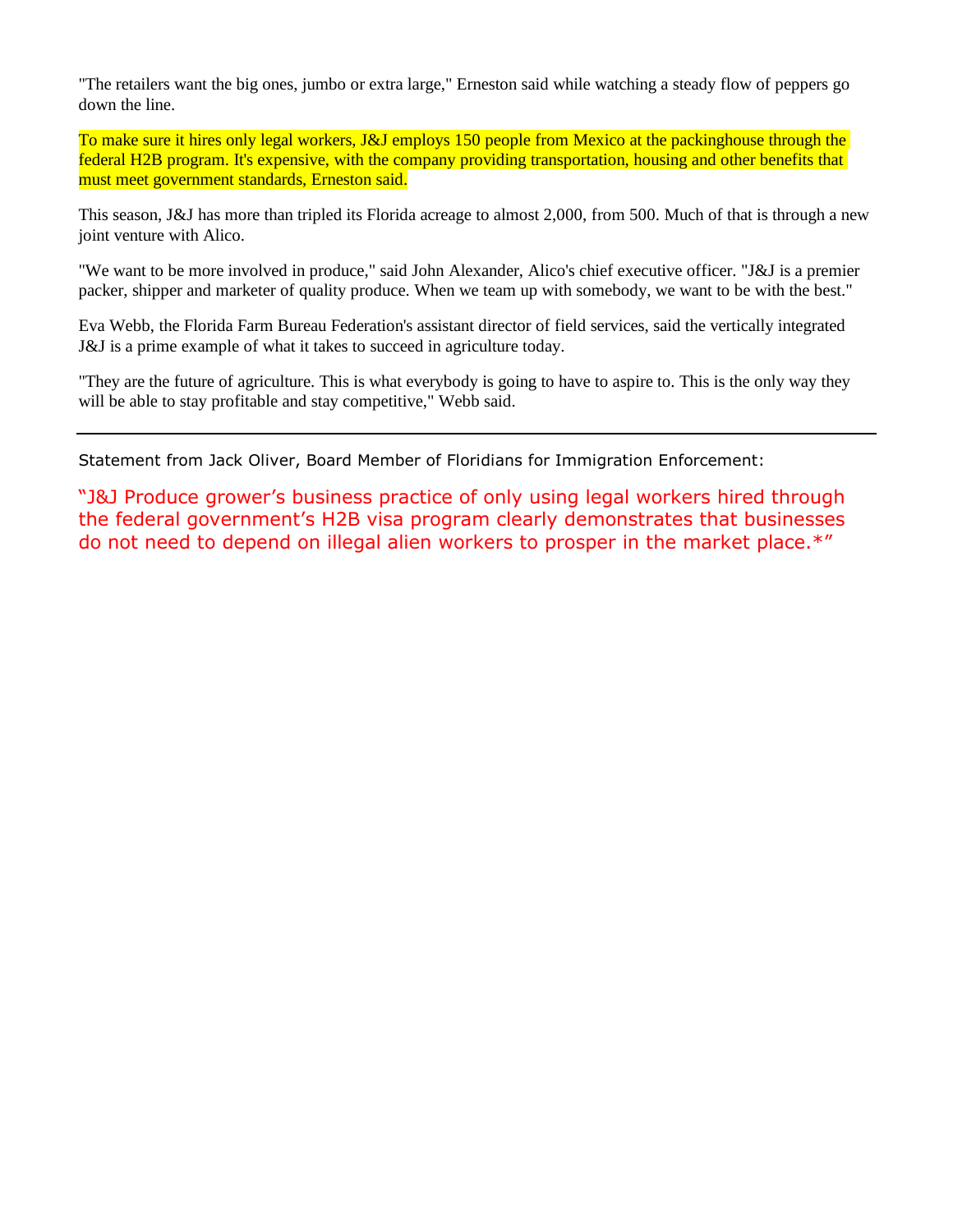[http://www.fairus.org/site/PageServer?pagename=iic\\_wagesofagworkers:](http://www.fairus.org/site/PageServer?pagename=iic_wagesofagworkers)

# **The Wages of Agricultural Workers**

Proponents of a new temporary worker program argue that increased immigration enforcement would lead to fewer illegal agricultural workers and, as a consequence, the American consumer would face a major increase in the cost of food. This is factually incorrect according to experts. Dr. Philip Martin, a leading academic authority on agricultural labor, notes that American consumers now spend more on alcoholic beverages on average than they spend on fresh fruits and vegetables[.1](http://www.fairus.org/site/PageServer?pagename=iic_wagesofagworkers&printer_friendly=1#1)

An average household currently spends about \$370 per year on fruits and vegetables. If curtailing illegal alien agricultural labor caused tighter labor conditions and a 40 percent increase in wages, the increased cost to the American family would be \$9 a year, or about 2.4 cents per day. Yet for the farm laborer, the change would mean an increase in earnings from \$8,800 to \$12,350 for each 1,000 hours of work (25 weeks if the worker worked 40 hour weeks). That increase would move the worker from beneath the federal poverty line to above it. [2](http://www.fairus.org/site/PageServer?pagename=iic_wagesofagworkers&printer_friendly=1#2)

According to Dr. Martin, "…consumers who pay \$1 for a pound of apples, or \$1 for a head of lettuce, are giving 16 to 19 cents to the farmer and 5 to 6 cents to the farm worker."  $\frac{3}{2}$  $\frac{3}{2}$  $\frac{3}{2}$  Therefore, a 40 percent increase in the 5 to 6 cents a pound that the farm worker receives would amount to an increase of about 2 cents per pound that would probably be passed on to the consumer.

Although this recent finding about agricultural labor and produce costs may not have been known by those making the alarmist statements about rising market costs, they certainly should have known better on the basis of earlier studies. For example, in 1996 the Center for Immigration Studies published a study by another academic expert that reported similar results[.4](http://www.fairus.org/site/PageServer?pagename=iic_wagesofagworkers&printer_friendly=1#4) That study found that, "The removal of illegal workers from the seasonal agricultural workforce would increase the summer-fall supermarket prices of fresh fruits and vegetables by about 6 percent in the short run and 3 percent in the intermediate term. During the winter-spring seasons, prices would rise more than 3 percent in the short term and less then 2 percent in the intermediate term." [5](http://www.fairus.org/site/PageServer?pagename=iic_wagesofagworkers&printer_friendly=1#5)

An example of the misleading information used to bolster efforts of agricultural labor employers to obtain greater access to cheap, exploitable foreign workers may be seen in a research study published by Arizona State University that estimated that wages would have to rise by 41.7% to replace an estimated 60% of agricultural workers who are illegal aliens and that this could cost an additional \$8.84 billion annually to be absorbed by the consumer or the producer. [6](http://www.fairus.org/site/PageServer?pagename=iic_wagesofagworkers&printer_friendly=1#6a)

What is misleading about such claims is that they ignore that there is a visa program for foreign agricultural workers that allows an unlimited number of annual entries of legal workers if the employer first tries to find American workers, complies with protections for the foreign workers, and pays wages high enough to not undercut wages for American workers. This program assures that employers could replace illegal foreign workers with legal ones without the major wage and cost increases estimated by the researchers. But, because it is cheaper for the employer to hire illegal workers, the program has been underused. In fiscal year 2004, there were 22,141 legal entries by agricultural workers using H-2A visas.

It is also useful to keep in mind that seasonal crop agriculture is only a small share of the value of the country's overall agricultural production. In 2004, livestock production accounted for 51.2 percent of total agricultural production while crops accounted for the balance. Among the crops, vegetable production accounted for 7.2 percent of total agricultural production and fruits accounted for 6.4 percent. Mechanized crops, such as corn, soybeans, wheat, hay, and cotton, accounted for a larger share of the value of agricultural production than fruits and vegetables[.7](http://www.fairus.org/site/PageServer?pagename=iic_wagesofagworkers&printer_friendly=1#7a) And even among the fruit and vegetable crops, some are harvested mechanically rather than by seasonal crop laborers.

Why then couldn't the agricultural employers use the legal temporary worker program to meet their need for workers rather than hiring illegal aliens? They could, and some do already. However, the protections in that system for both American workers - so that it can be used only if there are not American workers available, and to prevent the